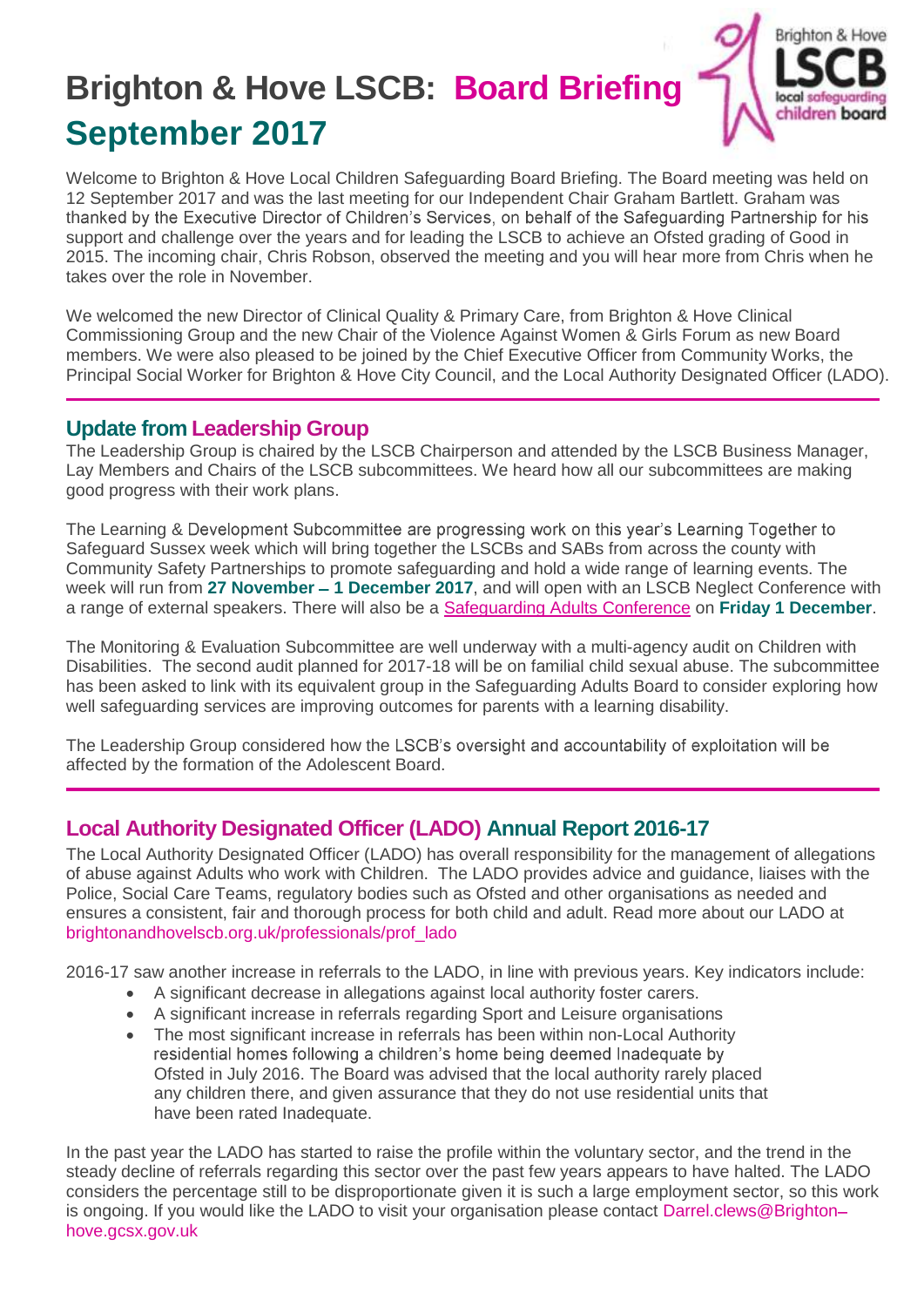### **Learning from relationships: an evaluation of relationship-based practice**

The Principal Social Worker was welcomed to the meeting to present "Empathy, Tenacity and Compassion': An evaluation of relationship[-](http://brightonandhovelscb.org.uk/an-evaluation-of-relationship-based-practice-in-brighton-hove/)based practice in Brighton & Hove". The new model of relationship based practice was introduced across Children's Social Work Services in October 2015 after having listened to staff, families and partner agencies. This was a whole system change, including:

- A new vision of social work for Brighton & Hove based on social workers building relationships with families and using those relationships to affect change;
- **Service redesign** the 'Team Around the Relationship', social work teams redesigned as pods that work collaboratively and provide continuity for families;
- **Supervision mode** group supervision and Reflective Practice Groups introduced across the system as well as relationship-based management;
- **Recording system** 'One Story' to avoid duplication and provide clarity for families & practitioners.

The ongoing evaluation has shown that the Team Around the Relationship provides the potential to make a difference for children and families. The key messages so far are that, in general:

- Families have a better experience of social work
- Relationship based practice seems to be support safe and stable family lives for children
- The model of practice seems to have decreased demand for high level social work interventions

Health partners gave largely positive feedback but advised there were still some cases where the shared ownership by the team is not functioning effectively in the absence of the lead worker, suggesting that collaborative working within the Pods is not fully embedded across the service. Education colleagues reported improved communication with social work.

A positive outcome from the new model is that, as of this month, they have been no agency social worker use. Low agency usage is often seen by regulators as a predicator of a good quality service.

## **Sussex Partnership NHS Foundation Trust: Safeguarding Report**

The Board were presented the overview report from Sussex Partnership's internal review of safeguarding adults and children. The review looked at three months to clarify and better understand the form and function of service provision for safeguarding within the Trust.

The key changes that have been put in place following the review are to introduce an integrated safeguarding approach and include:

- A centrally located single point of contact will be established for all internal and external communications, systems and processes.
- Investment has been made to allow for four whole time post equivalents. This will allocate an additional 150 hours per week for safeguarding, 37 for a Safeguarding Adults Advisor, and the remainder on Children's posts across the county.
- Introduction of a single assurance framework and robust governance processes to include evidence of clear reporting lines, roles and robust scrutiny of performance both internally and externally.

SPFT are already seeing a difference as the number of safeguarding incidents referred in the last quarter was almost double that in the same period in the previous year, and the Board look forward to receiving further progress reports.